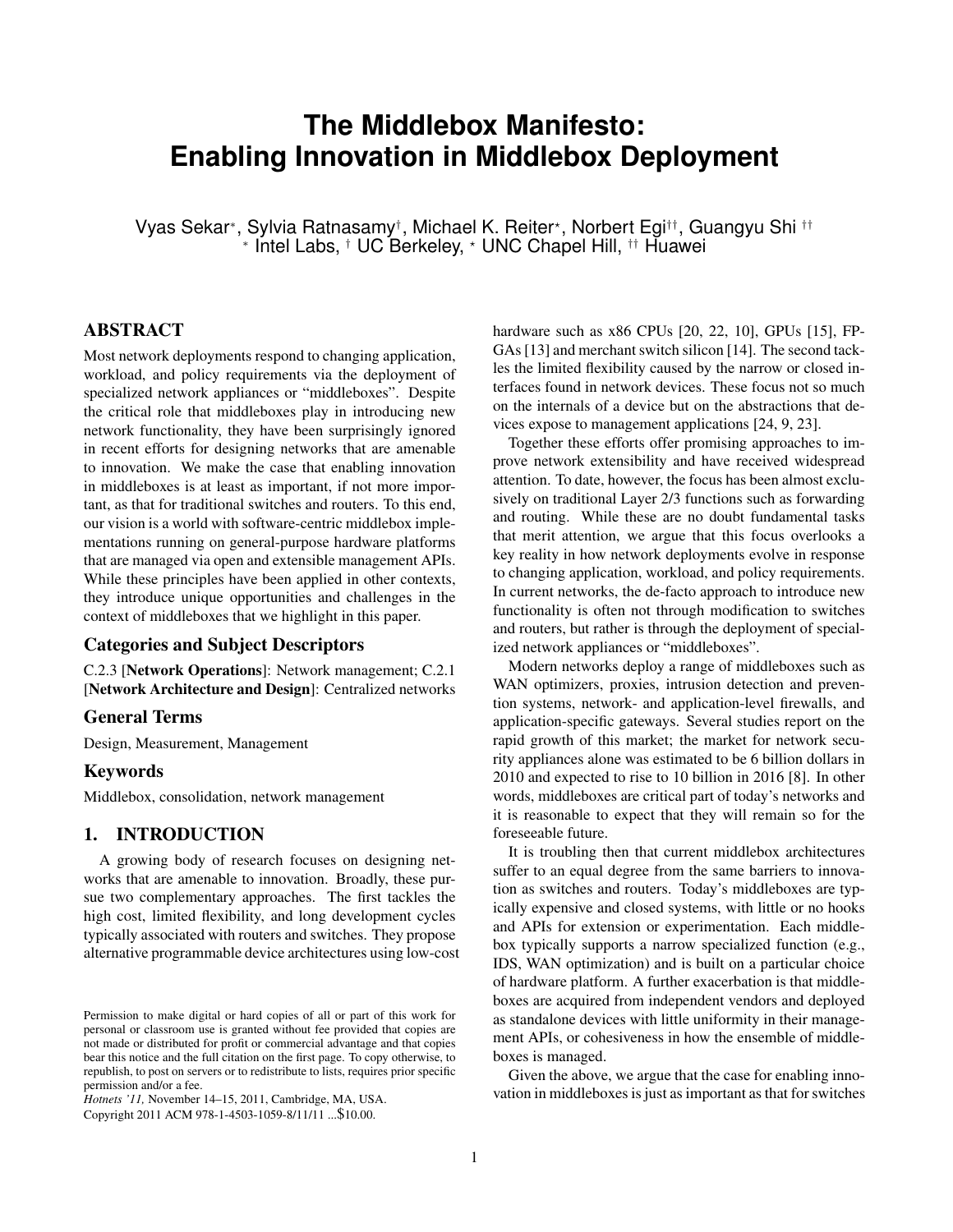and routers. Rather than take a philosophical stance on the merits of middleboxes, we propose to embrace deployment realities and focus instead on how we can architect middleboxes for extensibility. To this end, we present a research agenda that targets extensibility both at the level of a single middlebox, and the management of an ensemble of middleboxes. Specifically, we explore an approach that seeks extensibility through three strategies:

- *software-centric* implementations of middlebox applications that decouple middlebox hardware and software.
- the *consolidation* of multiple (software-based) middlebox applications on a shared hardware platform, and,
- *logically centralized management* with common APIs for a unified network-wide view in provisioning and managing middlebox deployments.

In a general context, the above strategies are not new. In fact, the first and last are inspired by the above-cited work on enabling innovation in switches and routers, building on similar reasoning regarding the benefits of standardized APIs, software-centric implementations and commodity hardware. Similarly, consolidation is commonly used to reduce cost and device sprawl in data centers.

However, applying these ideas to middleboxes raises unique challenges and opportunities because middleboxes differ from routers and switches on three fronts:

- *Heterogeneity:* Middleboxes cater to a wide range of requirements including security (e.g., IDS, firewall), performance acceleration (e.g., WAN optimizer), and supporting new applications (e.g., media gateways).
- *Deeper processing:* Middleboxes embed application-specific semantics and perform more complex per-packet processing (e.g., deep packet inspection, maintaining per-flow or per-session state).
- *Loose physical coupling:* Routers/switches process *every packet* they see, and each packet is processed at *every hop*. A middlebox, however, processes only a subset of packets pertinent to its application. Further, each middlebox function occurs at a small set (1 or 2) of the hops that a packet traverses.

For example, consolidating heterogeneous workloads on a shared platform raises new challenges for resource allocation and scheduling to retain the performance of standalone devices. At the same time, heterogeneity offers the opportunity to reduce hardware costs by leveraging *multiplexing* benefits arising from variability in the workload across different applications. Deeper processing raises the concern whether a general-purpose solution can provide high performance. Here, a software-centric solution also offers the possibility of *reuse* to avoid duplicating expensive lowerlayer tasks such as session reconstruction or protocol parsing. Similarly, loosely coupled computation implies that configuring middleboxes to enforce high-level policies (e.g., all port 80 traffic goes through an IDS) requires more expressive interfaces compared to routing. But, loose coupling also



Figure 1: A typical site in the enterprise network

provides an opportunity to *spatially distribute* middlebox applications to use spare resources elsewhere in the network.

Our focus in this paper is on highlighting these challenges and opportunities and we leave it to future work to fully weigh the pros and cons of this vision.

Roadmap: We present evidence from a real enterprise network that motivates our proposed middlebox architecture in §2. We describe new opportunities for resource savings this architecture enables in §3; system challenges in §4 and finally conclude in §5. We discuss open questions and related work inline throughout the paper.

## 2. MOTIVATION

We begin with anecdotal evidence in support of our claim that middlebox deployments constitute a vital component in modern networks and the challenges that arise therein. Our observations are based on a study of middlebox deployment in a large enterprise network and discussions with the enterprise's network administrators.

The enterprise spans tens of sites across several geographical regions and serves more than 80K users. Each major site has a typical structure shown in Figure 1 with end hosts connected by a simple hierarchy of switches to a load balanced core of routers. Traffic to/from end-hosts leads to one of three destinations: enterprise hosts in other sites (WAN), external hosts on the public (Internet), or servers in local datacenters. Middleboxes are deployed along the path to each of these destinations; the figure shows the types of middleboxes in each segment. For example, we see that all inter-site traffic goes through a WAN optimizer and all public Internet traffic goes via a proxy. We also see many application gateways (*e.g.*, mail, web, VPN) in the DMZ connected to the public Internet.

Table 1 summarizes the types and numbers of different middleboxes in the enterprise. We see that the total number of middleboxes, is comparable to the number of routers! Middleboxes are thus a vital portion of the enterprise's network infrastructure. We further see a large diversity in the type of middleboxes; recent studies suggest similar diversity is found in ISP and datacenter networks as well [28, 30, 17].

The administrators indicated that middleboxes represent a significant fraction of their (network) capital expenses and expressed the belief that processing complexity necessitates *expensive* hardware capabilities which contributes to the high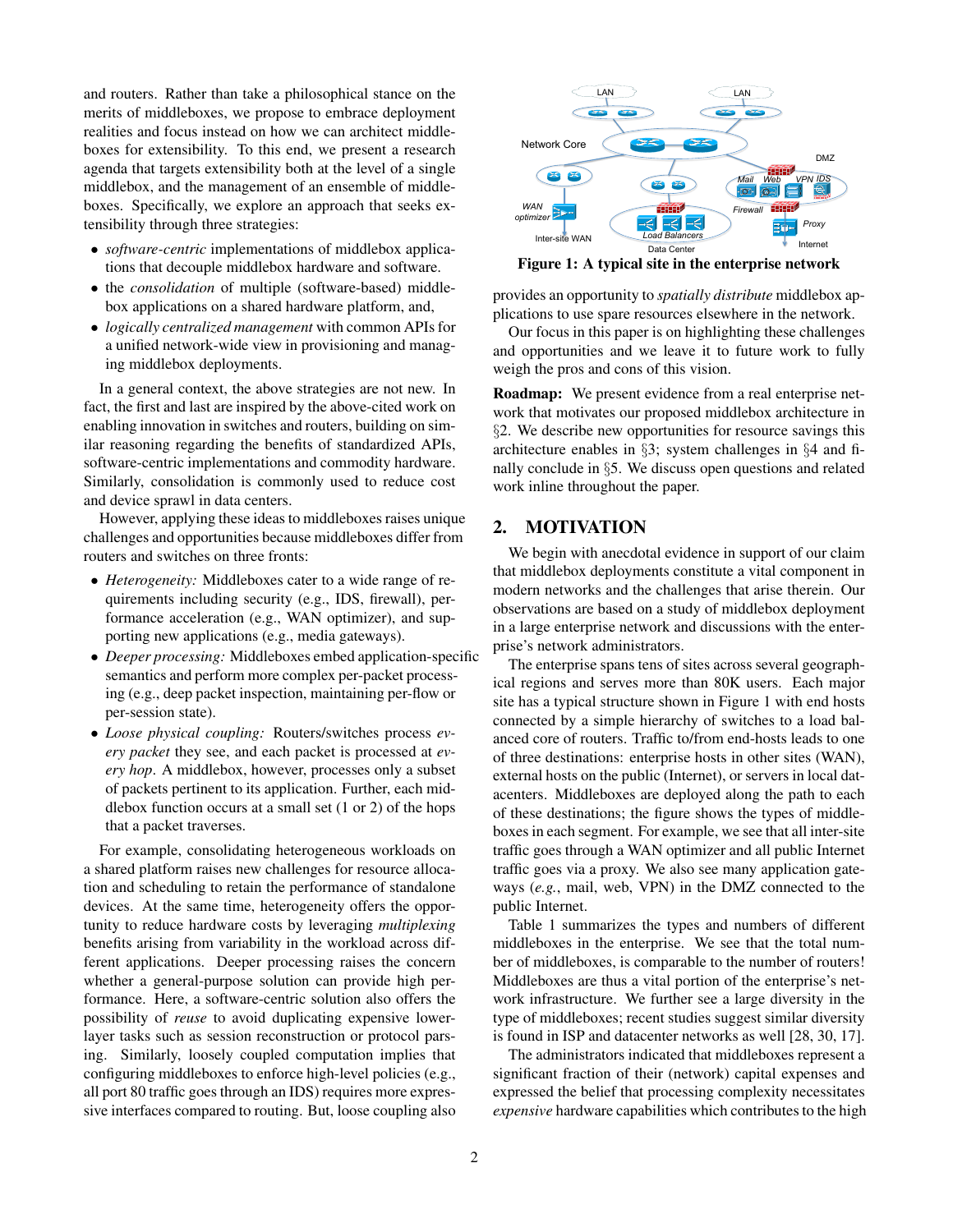| Appliance type              | Number      |
|-----------------------------|-------------|
| Firewalls                   | 166         |
| <b>NIDS</b>                 | 127         |
| Conferencing/Media gateways | 110         |
| Load balancers              | 67          |
| Proxy caches                | 66          |
| <b>VPN</b> devices          | 45          |
| WAN optimizers              | 44          |
| Voice gateways              | 11          |
| Middleboxes total           | 636         |
| Routers                     | $\approx 9$ |

Table 1: Devices in the enterprise network



Figure 2: Each middlebox application runs as a software module on a consolidated platform with the ensemble managed by a central controller.

capital costs associated with such appliances. Two further nuggets emerged from these discussions. First, they revealed that each class of middleboxes is currently managed by a *dedicated team* of administrators; e.g., 2-3 administrators are assigned to manage just the WAN optimizer deployment, while a separate set manages all application gateways. This is in part because the enterprise uses different vendors for each application in Table 1; the vendor interaction and understanding required to manage and configure each class of middlebox leads to inefficient use of administrator expertise and significant operational expense. The lack of highlevel network-wide management APIs further exacerbates the problem. For example, one administrator described how significant effort was required to manually tune what subset of traffic should be directed to the WAN optimizer to optimize the tradeoff between the bandwidth savings and appliance load. The second nugget of interest: several administrators voiced concern that market trends towards the "consumerization" of computing devices (e.g., smartphones, tablets) stands to increase the need for in-network capabilities [8]. Because middleboxes today lack *extensibility*, this would inevitably lead to further appliance sprawl, with a corresponding increase in capital and operating expenses.

Despite these concerns, the administrators reiterated the value they find in such appliances, particularly in supporting new applications (e.g., teleconferencing), increasing security (e.g., IDS), and improving performance (e.g., WAN optimizers).

An alternative architecture: We see that although middleboxes are a critical part of the network infrastructure, they are *expensive*, *closed* platforms that are *difficult to extend*, and *difficult to manage*. This motivates us to rethink how middleboxes are designed and managed. We envision an architecture in Figure 2 where *software-centric* implementations of middlebox applications are *consolidated* to run on a general-purpose shared hardware platform, managed in a *logically centralized* manner with uniform APIs for a network-wide view.

Software-based solutions reduce the cost and development cycles to build and deploy new middlebox applications (and independently argued in parallel work [12]); consolidating multiple applications on a single physical platform reduces device sprawl (with some early commercial offerings already emerging [7, 3]); and centralized management with uniform APIs simplify network-wide management (as has long been argued for routing and access control [19, 18, 9]).

We proceed to explore the unique opportunities and challenges that arise in combining these strategies and applying them in the context of middleboxes.

## 3. OPPORTUNITIES

While recent work shows that software implementations of network elements can deliver high performance (e.g., [20, 15, 14]), there is a concern that the extensible solutions we envision may be less resource efficient than today's specialized solutions. However, as we discuss next, our proposal introduces *new* efficiency opportunities that do not arise with today's middlebox deployments.

## 3.1 Application multiplexing

Consider the WAN optimizer and the IDS from Figure 1. The former optimizes file transfers between two enterprise sites and may see peak load at night when system backups are run. In contrast, the IDS may see peak load during the day because it monitors users' web traffic.

Suppose the volumes of traffic processed by the WAN optimizer and IDS at two time instants  $t_1, t_2$  are 10, 50 packets and 50, 10 packets respectively. Today each application runs on separate hardware and each device must be provisioned to handle a peak load of  $\max\{10, 50\} = 50$  packets. A consolidated middlebox with each application in software can flexibly allocate resources as the load varies. Thus, it needs to be provisioned to handle the peak *total* load of 60 packets or 40% fewer resources.

*Measurement*: Figure 3 shows a timeseries of the utilizations of four middleboxes at one enterprise site, each normalized by its maximum observed value. We see that the devices reach peak utilization at different times. If  $NormUtil_{app}^t$ is the normalized utilization of the device  $app$  at time  $t$ , we compare the sum of the peak  $\sum_{app} \max_t \{NormUtil_{app}^t\} =$ 4, and the peak total  $\max_t {\sum_{app} Normal{til_{app}}}$  = 2.86. Thus, in Figure 3, multiplexing will reduce the resource requirement  $\frac{4-2.86}{4} = 28\%.$ 

## 3.2 Reusing software elements

Each middlebox needs to implement modules for packet capture, parsing headers, reconstructing flow/session state, and parsing application protocols. If the same traffic is processed by many applications (e.g., HTTP traffic is processed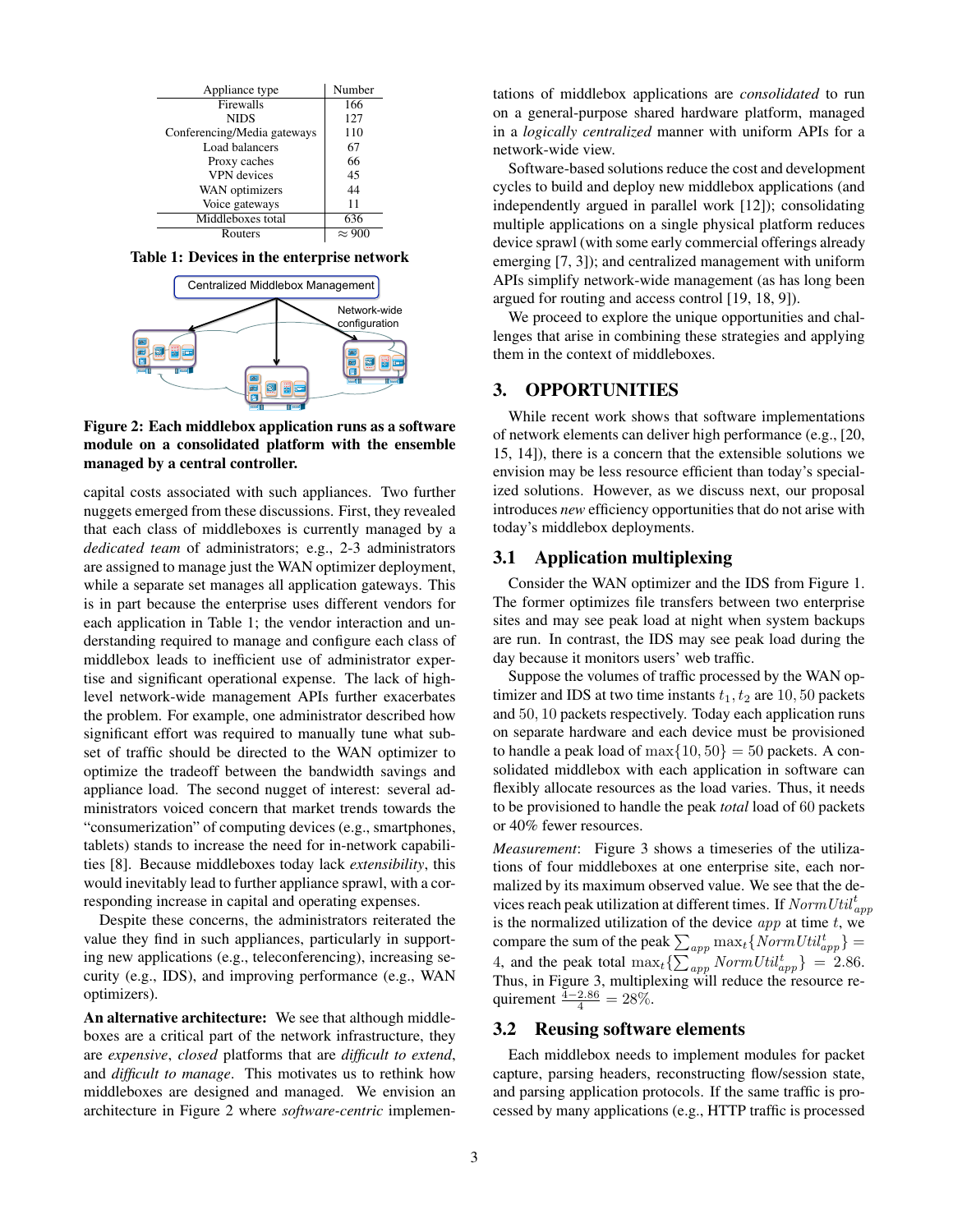

Figure 3: Middleboxes reach peak utilization levels at different times



Figure 4: Reusing modules across applications

by the IDS, proxy, and a web firewall in Figure 1) each appliance repeats these common actions. Alternatively, we can *reuse* these building blocks across the middlebox applications as in Figure 4. That is, the processing logic and data structures for session reconstruction and HTTP parsing are shared across the IDS, proxy, and the web firewall. Note that this complements application multiplexing; multiplexing exploits temporal variability, whereas reuse helps when different applications act on the same packets.

Consider the IDS and proxy from Figure 1. Both reconstruct the session- and application-level state before running higher-level actions. Suppose each device needs 1 unit of processing per packet and that the common tasks contribute 50% of the processing. While both appliances process HTTP traffic, they may also process traffic unique to each context; e.g., IDS processes UDP traffic which the proxy ignores. Suppose there are 10 UDP packets and 45 HTTP packets. The total resource requirement in Figure 1 is  $(IDS = 10 +$  $(45) + (Proxy = 45) = 100$  units. The setup in Figure 4 avoids duplicating the common tasks for HTTP traffic and needs  $45 * 0.5 = 22.5$  units or 22.5% fewer resources.

*Measurement*: The example shows we need to quantify: (1) the overlap in traffic processed by middleboxes and (2) the relative contribution of the reusable actions. First, to measure the traffic overlap, we obtain (public) configurations for Bro [26] and Snort [1] and the (private) configuration for a WAN optimizer. From these, we extract the port numbers of traffic that each processes. Then, we quantify the pairwise overlap between middleboxes using flow-level traces from Internet2. The overlap between  $M_1$  and  $M_2$  is the ratio of the volume of common traffic they process to the volume of traffic that at least one processes, i.e.,  $\frac{|M_1 \cap M_2|}{|M_1 \cup M_2|}$ . Across all pairs of middleboxes and traces, this overlap is 64 − 99%.

Next, to quantify the relative contribution of the common



structure of the traffic changes over time

primitives, we use trace-driven benchmarks with Bro  $[26]$ .<sup>1</sup> Bro uses a common session management layer and applicationspecific modules are built atop this layer. For HTTP traffic, this common layer contributes 18% and 54% of the CPU and memory footprint.

#### 3.3 Spatial distribution

Centralizing middlebox management also provides a networkwide view to spatially distribute middlebox tasks to further reduce resource costs. Consider the topology in Figure 5 with three nodes N1–N3 and three end-to-end paths P1–P3. The traffic on these paths peaks to 30 packets at different times as shown.

Suppose we want all traffic to be monitored by IDSes. The default deployment is an IDS at each *ingress* N1, N2, and N3 for monitoring traffic on P1, P2, and P3 respectively. Each such IDS needs to be provisioned to handle the peak volume of 30 units with a total network-wide cost of 90 units. With a network-wide view, however, we can potentially *distribute* the IDS responsibilities by allowing each IDS at N1–N3 to monitor some fraction of the traffic on the paths traversing it (e.g., [29]). (Here, we assume that IDSes are "on-path" or their upstream routers redirect packets to them [11].) In this case, we can provision each IDS to handle 20 packets and yet provide full monitoring coverage. For example, at time T1, N1 uses 15 units for P1 and 5 for P3; N2 uses 15 units for P2 and 5 P3; and N3 devotes all 20 units to P3. (We can generate similar configurations for the other times as shown.) Thus, distribution reduces the total provisioning cost  $\frac{90-60}{90} = 33\%$  compared to an ingress-only deployment. Again, note that this is orthogonal to application multiplexing and software reuse.

*Measurement*: To quantify the benefit of spatial distribution, we use the topology and two weeks of per-5-minute traffic matrices from the enterprise network (site-level) and Internet2 (PoP-level). Let  $V_i$  be the volume of traffic that each IDS  $N_i$  is provisioned to handle, such that this configuration can fully monitor the traffic for each 5-minute interval over the two-week period. We find that spatial distribution reduces the total provisioning cost,  $\sum_i V_i$ , 33% for Internet2 and 55% for the enterprise network.

## 4. DESIGN CHALLENGES

Next, we discuss the system challenges in realizing the architecture and opportunities described in the previous sec-

<sup>&</sup>lt;sup>1</sup>We are not aware of vendors with reusable software modules and data on their software design is hard to obtain.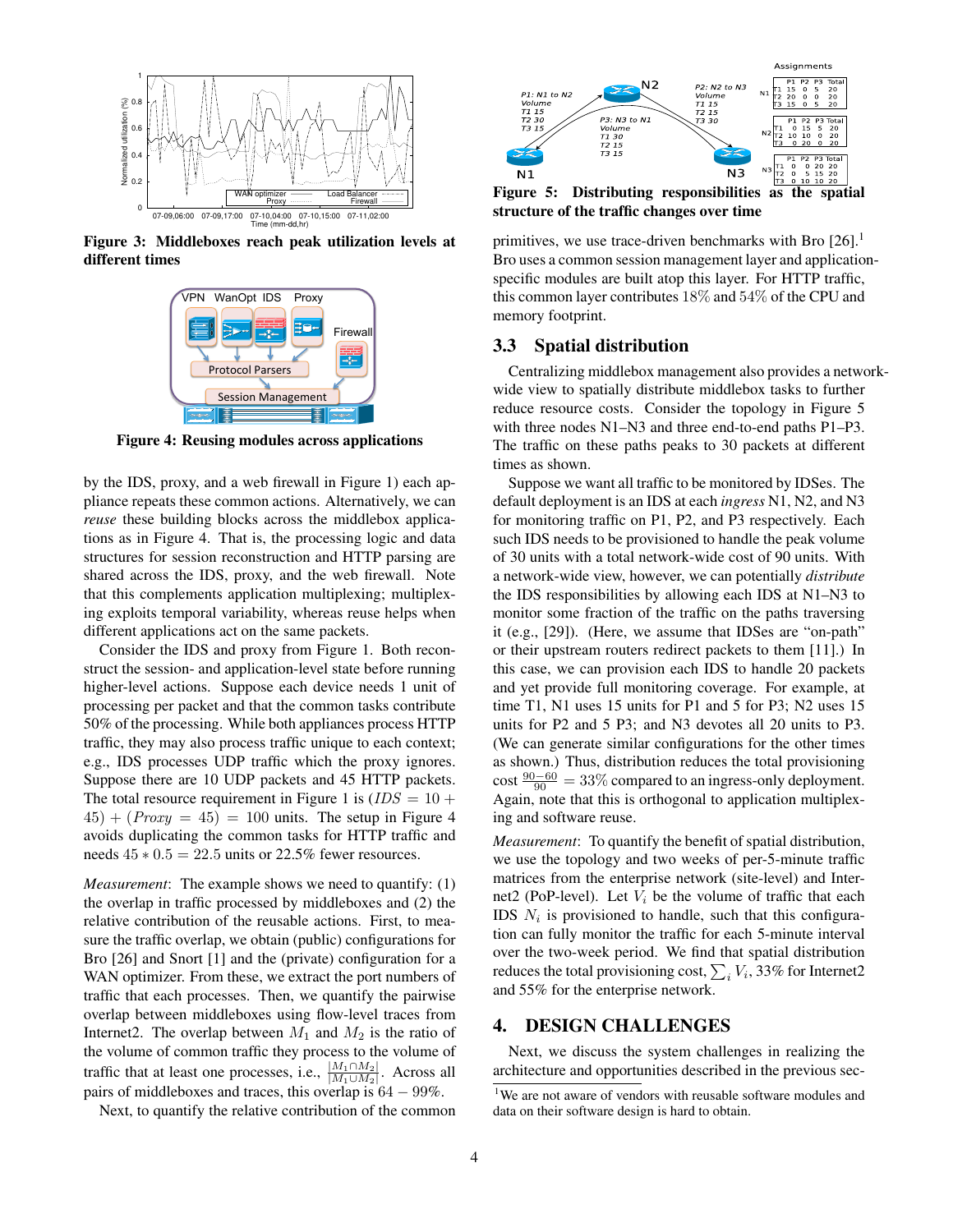

Figure 6: The different components and interfaces in our proposed middlebox architecture

tions. We envision the system architecture shown in Figure 6. A centralized *controller* determines how traffic should be processed by each middlebox to achieve network-wide objectives. Each middlebox implements a local *coordinator* responsible for resource management and executing the controller's decisions.

#### 4.1 Network-wide challenges

The controller takes as input: (i) the network topology, (ii) the network-wide traffic workload in the form of a traffic matrix for different classes of traffic, (iii) for each middlebox, a description of its hardware resources such as CPU, memory, presence/absence of specialized hardware (*e.g.*, accelerators for crypto or reg-ex operations [21, 4, 2]) and, (iv) for each middlebox application  $A_i$ , a policy specification that describes the application's network-wide objectives and constraints.

The controller solves an optimization problem that determines how the processing should be split across middleboxes to minimize network-wide resource consumption, while respecting resource limits and policy requirements. The controller's output is a set of per-middlebox configurations. This raises three natural questions.

#### *Q: What constitutes the policy specifications?*

We envisage three high-level components here:

(1) A description of *what* traffic the application acts on *e.g.*, 'all port 80 traffic', 'all traffic between border routers A and B', 'all traffic to prefix  $p$ ', and so forth.

(2) There are natural dependencies in the *order* in which middlebox applications should be applied. For example, an IDS must inspect payloads before they are modified by compression or encryption. These can be expressed as pairwise *precedence* constraints  $A_i \prec A_j$  between the applications [16]. (3) The application should convey what specialized hardware it requires. Some applications may be written to assume an accelerator (*e.g.*, a DPI ASIC for an exfiltration engine [4]) while others may opportunistically use such capabilities (*e.g.*, special encryption instructions in some CPUs [21]). Thus, each requirement also specifies if it is strict or loose.

#### *Q: Is the optimization tractable?*

Traditional optimization in monitoring and traffic engineering treats different network functions in isolation (e.g., [27]). In our context, reuse and policy dependencies between middlebox applications means that these models no longer apply. In theory, such dependencies can be captured with finegrained models that track each action on a packet as it traverses the network; i.e., does middlebox  $M_k$  run application  $A_i$  on packet p. However, such discrete models are computationally intractable. The challenge here is to find a practical *relaxation* that it is both tractable and near-optimal.

#### *Q: What is the controller* →*coordinator interface?*

The controller communicates the per-middlebox configuration output by the global optimization to each middlebox. Conceptually, this is a set of rules, each mapping from a *packet filter* to an ordering of middlebox functions. These packet filters identify both a class of traffic (defined on packet header fields as combinations of source/destination IP prefixes and port ranges) and what fraction of this traffic class this middlebox should process. Each middlebox can then use techniques such as hash-based sampling to process the appropriate fraction of traffic while still ensuring a particular flow/session is pinned to the same node [29]. For example, a configuration of the form:

 $SrcIP = *, DstIP = *, Port = 80, Fraction \in [0, 0.5]$  $Firewall \prec Proxy$ ;  $IDS \prec Proxy$ ;  $Firewall \prec FlowMon$ 

specifies that packets on port 80 with the hash of the session identifier in the range  $[0, 0.5]$  should be processed by the firewall, IDS, proxy, and a flow-level monitor. Note that ordering specifies a *partial order* as there are no dependencies between firewall-IDS and IDS-Flowmon.

Even this simple example highlights that middlebox management requires greater expressiveness compared to current interfaces such as OpenFlow [24]. For example, the "action" on a packet is not a simple forward/drop but specifies a *partial order* of functions to be applied.

Different deployments (small vs. large enterprise, ISP, datacenter) may also vary in what this management interface needs to be. For example, spatial distribution may not apply to a small enterprise with 1-2 locations. An open question in this regard is whether our proposed configuration parameters are either complete or minimal.

#### 4.2 Middlebox architecture

Figure 6 shows the three components in each middlebox platform. Between the hardware and the applications implemented in software, we introduce a 'local coordinator' that interacts with the network-wide controller and is responsible for two tasks. First, it *steers* packets between applications. Recall that each packet may be processed by multiple applications with a partial precedence order between them. Since the applications could be obtained from different vendors and unaware of each other, the coordinator is responsible for steering a packet between applications and eventually forwarding the packet. Second, the coordinator implements the resource allocation and scheduling required to efficiently multiplex different applications in a shared platform. This raises many system implementation challenges:

#### *Q: What is the appropriate hardware platform?*

A platform of multiple general-purpose cores (x86+GPU) is a good baseline since this offers portability, ease of development, and is already a popular platform of choice [5].